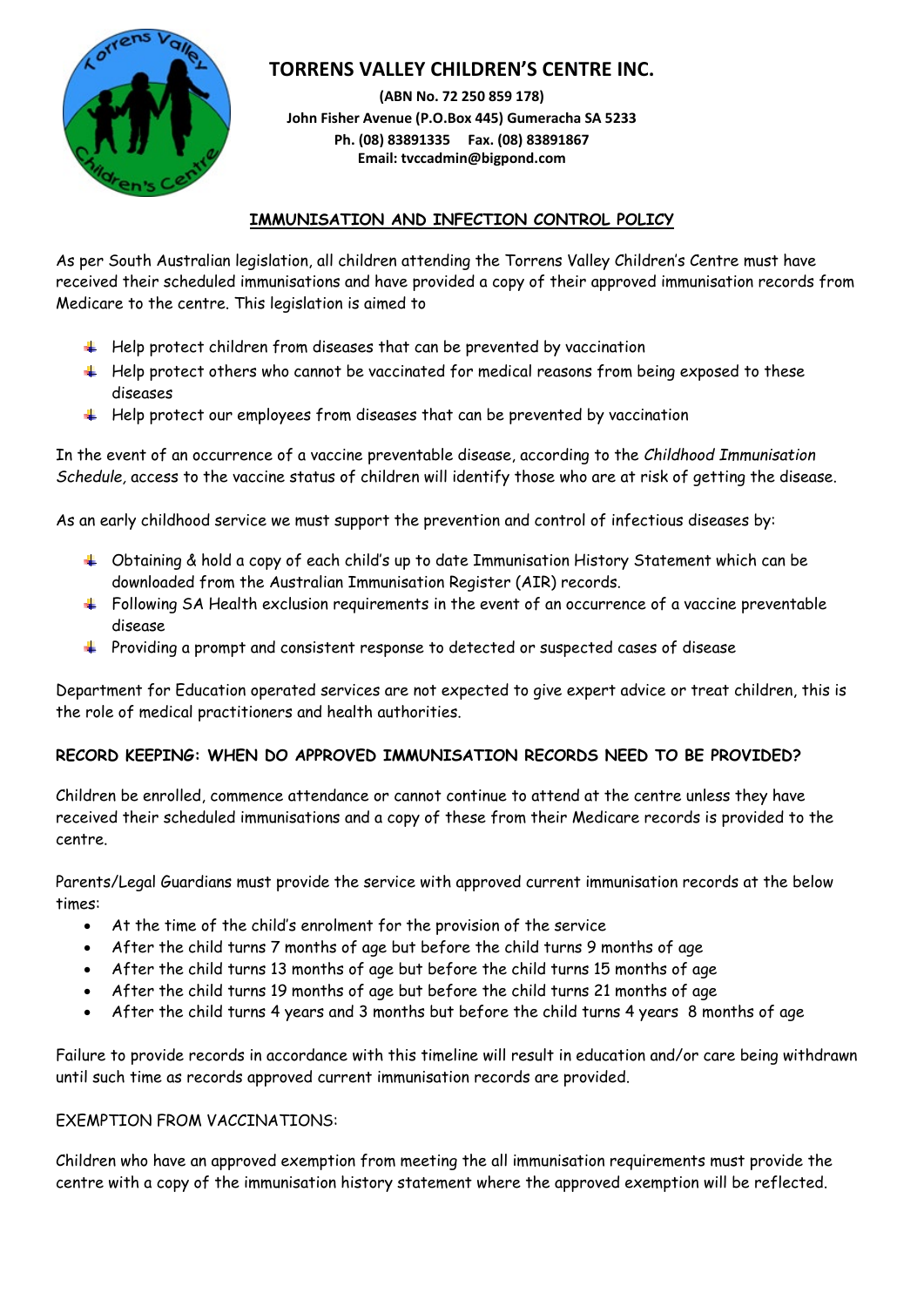#### **EXCLUSION REQUIREMENTS**

If there is an occurrence of an infectious vaccine preventable disease (VPD) covered by the Childhood Immunisation Program at the centre we will enact exclusion period/s in accordance with the SA Health exclusion period guidelines. A copy of the Childhood Immunisation Program is provided with this policy. A copy of the SA Health exclusion period guidelines is available from the centre on request.

#### **REPORTING REQUIREMENTS**

The occurrence of a communicable disease, including a vaccine preventable disease covered by the Childhood Immunisation Program is a reportable matter in accordance with clause 174(2) of Schedule 1 of the Education and Early Childhood Services (Registration and Standards) Act 2011.

Our centre is required to lodge a report of an occurrence on IRMS (Site leader or HR rep to complete) in accordance with *Injury Incident Reporting and Investigation Procedure.* For illnesses recorded in the Kindy program, the Dept. for Education will notify the Education Standards Board from the IRMS report submitted. For the Child Care service, a report must be made directly to the Education Standards Board through the online ACECQA portal.

#### **CENTRE STAFF**

The centre will ensure all staff are provided with up to date information and/or professional development in relation to health issues, immunisation and infection control. All staff are encouraged and, where appropriate, supported financially to have immunisations.

The National Health and Medical Research Council (NHMRC) recommend that children's services staff be immunised against:

- **Hepatitis A –** because young children may not show any symptoms but can still be infectious. **Measles/Mumps/Rubella –** (MMR) for educators and other staff born during or since 1966 who do not have vaccination records of two doses of MMR, or do not have antibodies against rubella.
- **Varicella –** if they have not previously been infected with the chicken pox virus
- **Pertussis –** An adult booster dose every 10 years is especially important for those staff caring for our youngest children who are not yet fully vaccinated

*ALL staff are strongly encourage to have influenza vaccinations. Influenza is very infectious and can spread through the air by coughing and sneezing, as well as by hands, cups and other objects that have been in contact with an infected person's mouth or nose.*

#### **COMMUNICATING WITH OUR FAMILIES**

- Information about recommended immunisations & immunisation clinics and infection control is available from the centre. Newsletters, handouts and social media will be used to provide updated information and/or reminders.
- Information including SA Health FAQs is attached to this policy
- The centre will record and display notification of any instances of vaccine preventable diseases.